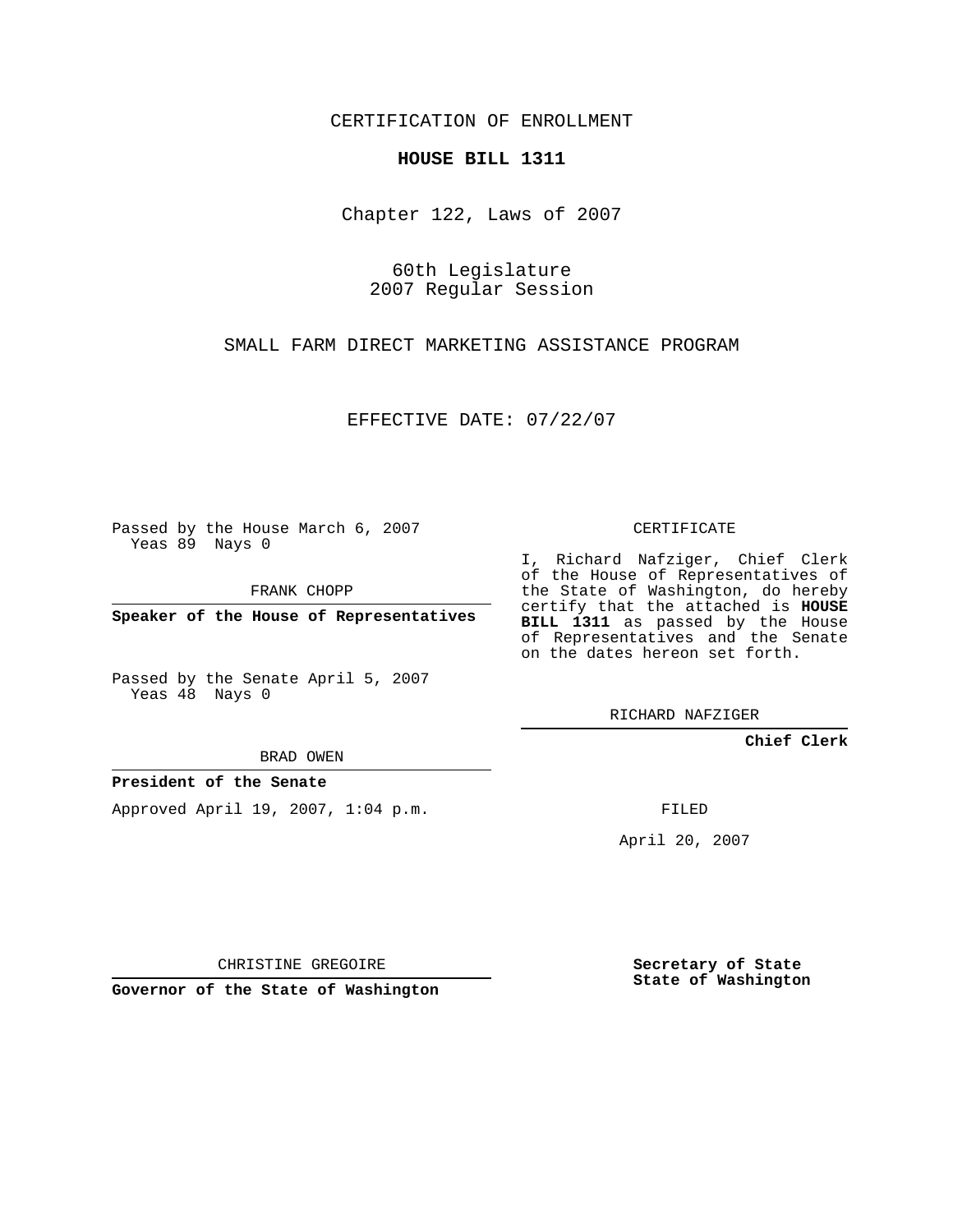## **HOUSE BILL 1311** \_\_\_\_\_\_\_\_\_\_\_\_\_\_\_\_\_\_\_\_\_\_\_\_\_\_\_\_\_\_\_\_\_\_\_\_\_\_\_\_\_\_\_\_\_

\_\_\_\_\_\_\_\_\_\_\_\_\_\_\_\_\_\_\_\_\_\_\_\_\_\_\_\_\_\_\_\_\_\_\_\_\_\_\_\_\_\_\_\_\_

Passed Legislature - 2007 Regular Session

**State of Washington 60th Legislature 2007 Regular Session**

**By** Representatives Grant, Hailey, McCoy, McDonald, Newhouse, Chase, Dickerson, Haler, Kenney, Springer and Morrell; by request of Department of Agriculture

Read first time 01/16/2007. Referred to Committee on Agriculture & Natural Resources.

 1 AN ACT Relating to the small farm direct marketing assistance 2 program; and amending RCW 15.64.050.

3 BE IT ENACTED BY THE LEGISLATURE OF THE STATE OF WASHINGTON:

 4 **Sec. 1.** RCW 15.64.050 and 2001 2nd sp.s. c 3 s 2 are each amended 5 to read as follows:

6 (1) The small farm direct marketing assistance program is created.

 7 (2) The director shall employ a small farm direct marketing 8 assistant.

 9 (3) The small farm direct marketing assistance program shall assist 10 small farms in their direct marketing efforts. In carrying out this 11 duty the program shall:

12 (a) Assist small farms in complying with federal, state, and local 13 rules and regulations as they apply to direct marketing of agricultural 14 products;

15 (b) Assist in developing infrastructure to increase direct 16 marketing opportunities for small farms;

17 (c) Provide information on direct marketing opportunities for small 18 farms;

19 (d) Promote localized food production systems;